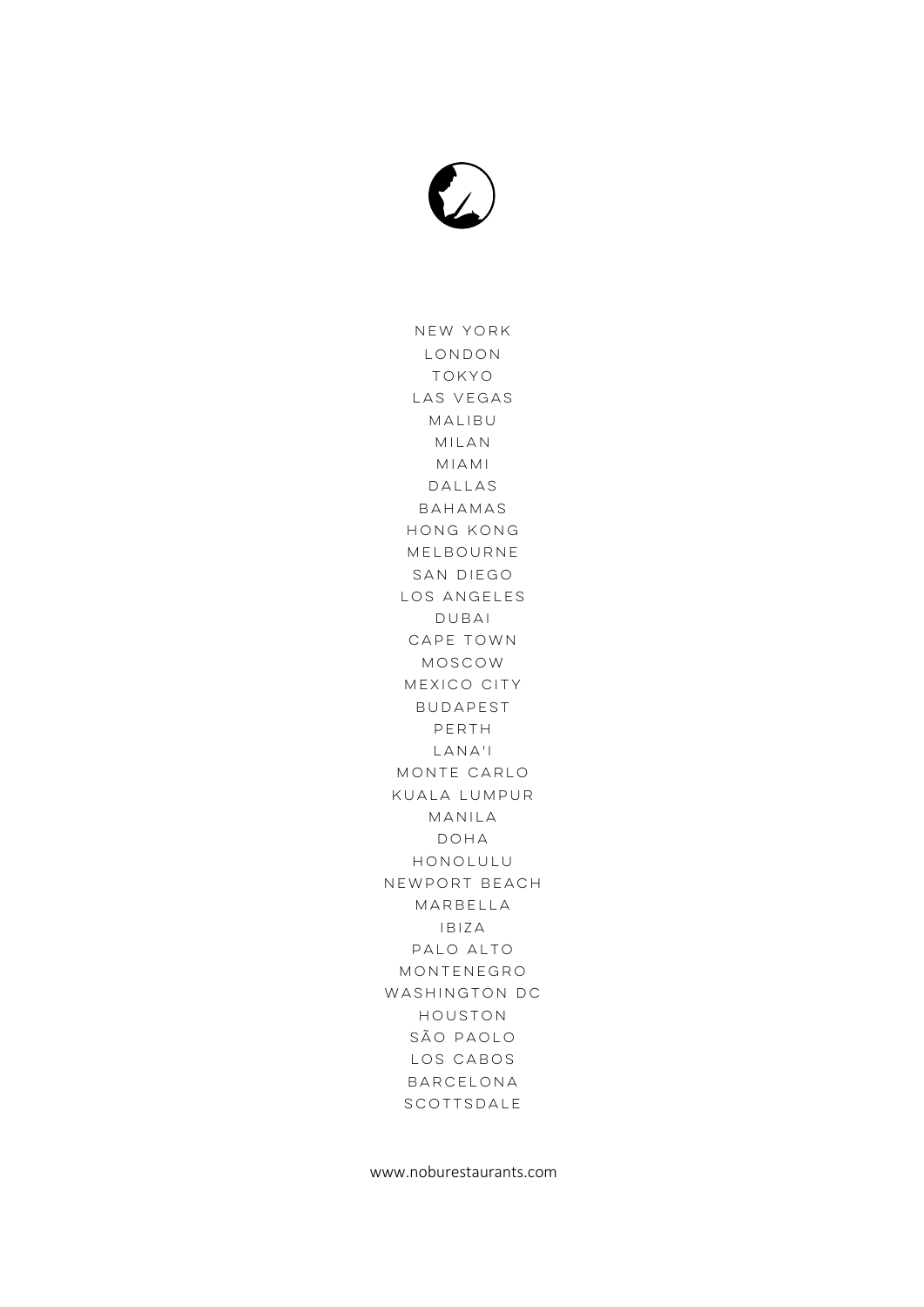# NOBU COLD DISHES CLASSIC

| Toro Tartare with Caviar                 | 38 |
|------------------------------------------|----|
| Salmon or Yellowtail Tartare with Caviar | 32 |
| Yellowtail Jalapeño                      | 28 |
| Tiradito                                 | 28 |
| New Style Sashimi                        | 23 |
| Tuna Tataki with Tosazu                  | 25 |
| Sashimi Salad with Matsuhisa Dressing    | 30 |
| Lobster Salad with Spicy Lemon Dressing  | 42 |
| Field Greens with Matsuhisa Dressing     | 15 |
| Salmon Tataki Karashi Su Miso            | 25 |
|                                          |    |

### OMAKASE **Multi Course Tasting Menu**

Grappa Chardonnay Marcati 18

Signature 95€ Miso Cappuccino 15 Victoria Nº2 14

For last orders of Omakase please speak to your server

#### NOW  $N \cup V$

| Crispy Rice with Spicy Salmon            | ZU         |
|------------------------------------------|------------|
| Crispy Rice with Spicy Tuna              | 24         |
| Crispy Rice with Spicy Crab              | 25         |
| Crispy Rice with Avocado                 | <u>، ۲</u> |
| Whitefish Sashimi Dry Miso               | 25         |
| Baby Spinach Salad Dry Miso              | 25         |
| Baby Spinach Salad Dry Miso with Avocado | 30         |
| Baby Spinach Salad Dry Miso with Shrimp  | 43         |
| Baby Spinach Salad Dry Miso with Lobster | 45         |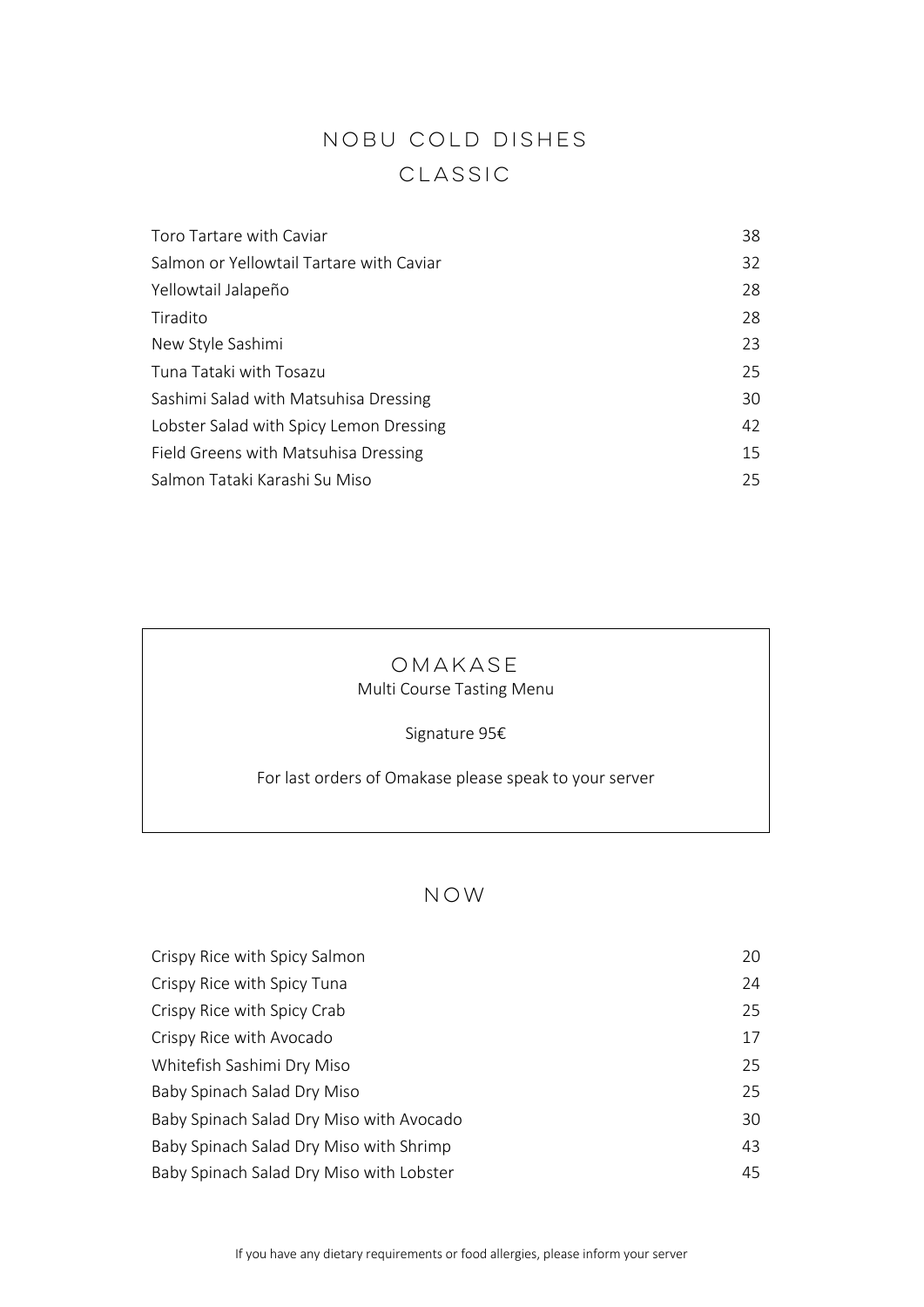# NOBU HOT DISHES CLASSIC

| <b>Black Cod Miso</b>                          | 46 |
|------------------------------------------------|----|
| <b>Black Cod Butter Lettuce</b>                | 26 |
| Rock Shrimp Tempura with Creamy Spicy or Ponzu | 33 |
| Cream Spicy Crab                               | 38 |
| Shrimp and Lobster with Spicy Lemon Dressing   | 38 |
| Lobster Wasabi Pepper                          | 45 |
| Seafood Toban Yaki                             | 32 |
| Beef Toban Yaki                                | 37 |
| Prime Tenderloin with Teriyaki or Anticucho    | 45 |
| Anticucho Peruvian Style Rib Eye Steak         | 40 |
|                                                |    |

#### Japanese wagyu beef GRADE - A5 Passion Fruit Sauce Dessential CRADE - AS

#### 75€ per 75 grams Choice of Preparations Miso Cappuccino 15 Victoria 15 Victoria 15 Victoria 15 Victoria November 15 Victoria November 15 Victoria November 14<br>1990 - Paul Cappuccino November 15 Victoria 15 Victoria 15 Victoria 15 Victoria 15 Victoria 15 Victoria

 $\frac{1}{2}$ 

|  | New Style | Toban Yaki | Steak |  |  |
|--|-----------|------------|-------|--|--|

#### NOW  $N \cup V$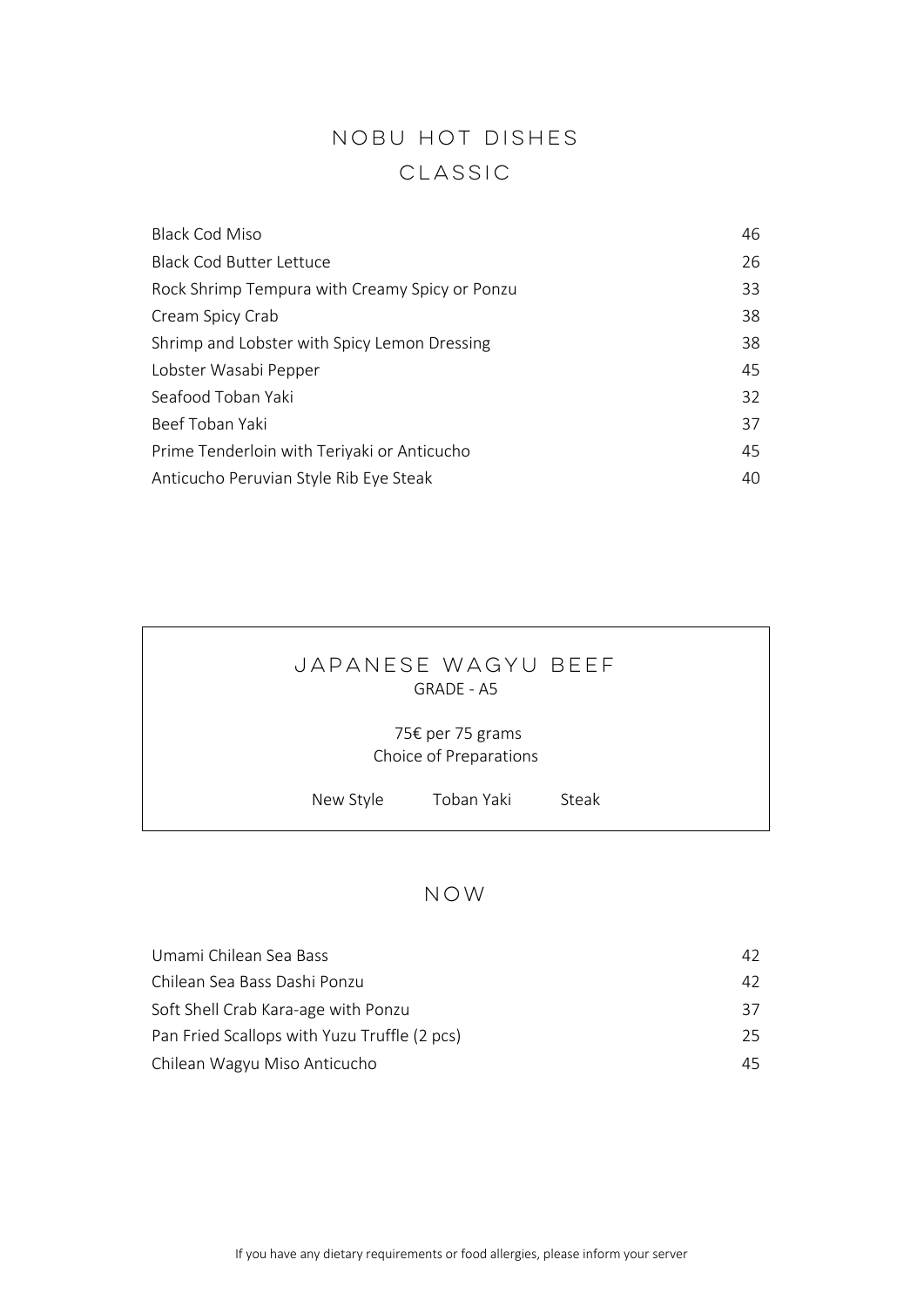#### TEMPURA SHUKO

| $Shrimp-2$ pcs            | 12 | Edamame                 |     |
|---------------------------|----|-------------------------|-----|
| Asparagus $-2$ pcs        |    | Spicy Edamame           | 10. |
| $Avocado - 2 pcs$         |    | Padron Peppers Den Miso | 13. |
| Broccoli – 2 pcs          |    |                         |     |
| Shiitake Mushroom - 2 pcs |    |                         |     |
| Zucchini $-2$ pcs         |    |                         |     |
|                           |    |                         |     |

# Served with

| Salmon      | 22 |
|-------------|----|
| Chicken     | 20 |
| <b>Beef</b> | 25 |

## SOUPS AND RICE

| Miso Soup          |    |
|--------------------|----|
| Spicy Seafood Soup | 18 |
| Steamed Rice       |    |

### Snacks

| $Shrimp-2$ pcs    | Edamame                 |     |
|-------------------|-------------------------|-----|
| Asparagus – 2 pcs | Spicy Edamame           | 10. |
| Avocado — 2 pcs   | Padron Peppers Den Miso | 13  |

#### KUSHIYAKI NOBU TACOS (2 skewers per order) *(2 tacos per order)* Scallop 8 Salmon & Avocado 15 18  $\left\{2 \text{ factors per order}\right\}$

| Served with                 |    | Tuna with Tomato Salsa     | 15  |
|-----------------------------|----|----------------------------|-----|
| Anticucho or Teriyaki Sauce |    | Salmon Spicy Miso          | 13. |
|                             |    | Wagyu Spicy Ponzu $-6$ pcs | 42  |
| Salmon                      | 22 | Shimeji Mushroom           | 12. |
| Chicken                     | 20 | Chicken Anticucho          | 14  |
| <b>Beef</b>                 | 25 | Lobster Wasabi             | 18. |
|                             |    |                            |     |

### VEGETABLES

#### COLD

| Steamed Rice | Shiitake Mushroom Salad | 16 |
|--------------|-------------------------|----|
|              | Avocado Tartare         | 14 |
|              | Asparagus Dry Miso      | 13 |

#### HOT

| Eggplant Miso             | 18 |
|---------------------------|----|
| Mushroom Toban Yaki       | 18 |
| Mix Vegetables Sake Soy   | 17 |
| Cauliflower Jalapeño      | 17 |
| Broccolini Spicy Sake Soy | 18 |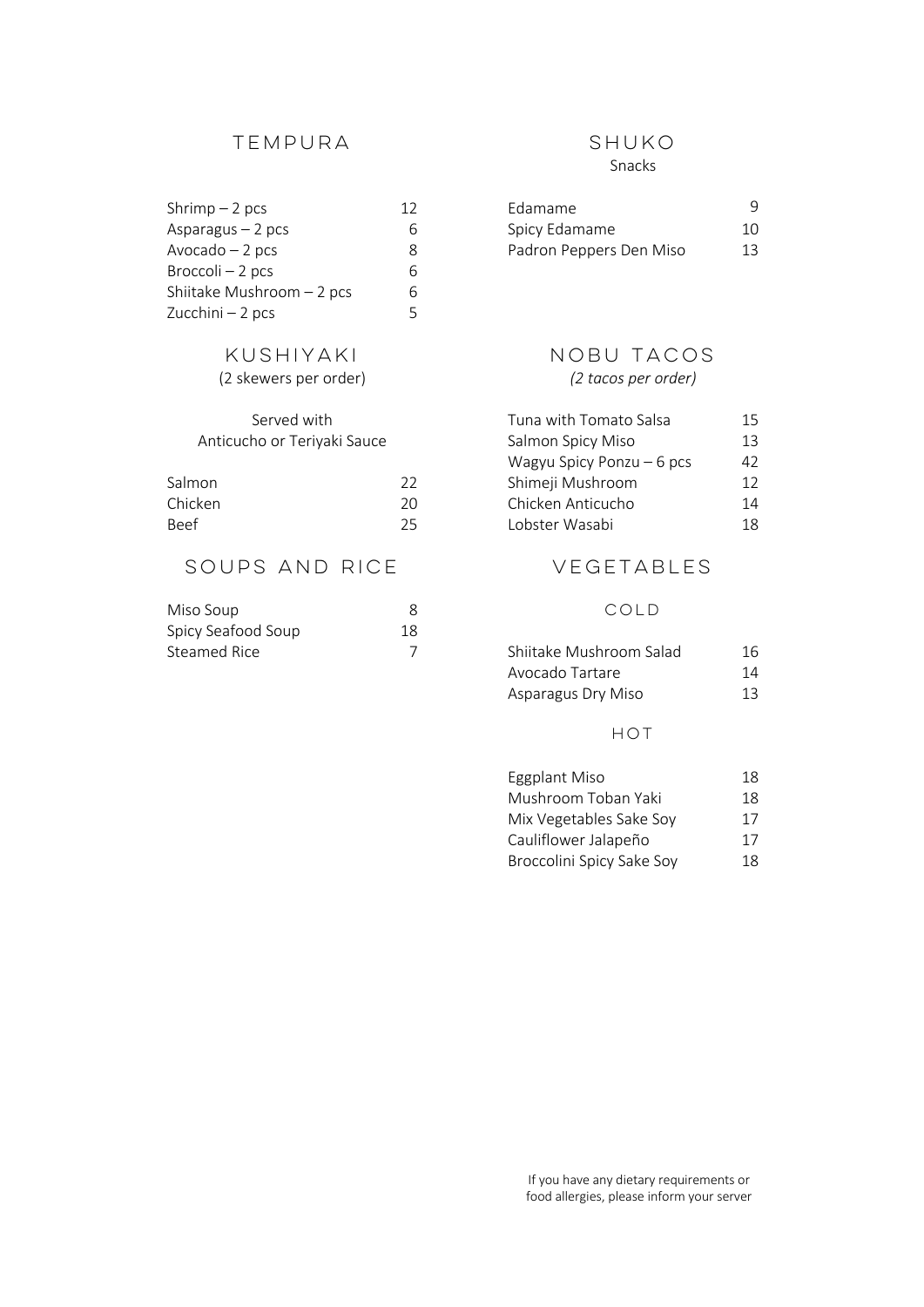# NIGIRI & SASHIMI SUSHI MAKI

#### (price per piece)

Avocado 8 9

Asparagus

|                |    |                       | Hand | Cut |
|----------------|----|-----------------------|------|-----|
| Tuna           | 8  | Tuna                  | 15   | 18  |
| Toro           | 12 | Spicy Tuna            | 15   | 18  |
| O-Toro         | 14 | Salmon                | 14   | 17  |
| Yellowtail     | 8  | Spicy Salmon          | 14   | 17  |
| Salmon         | 6  | Toro & Scallion       | 21   | 22  |
| Sea Bass       | 6  | Spicy Yellowtail      | 14   | 17  |
| Salmon Egg     | 10 | Yellowtail & Jalapeño | 14   | 17  |
| Scallop        | 8  | Salmon & Avocado      | 15   | 18  |
| Octopus        | 10 | Eel & Cucumber        | 16   | 20  |
| Shrimp         | 8  | California            | 18   | 22  |
| Eel            | 8  | Shrimp Tempura        | 14   | 19  |
| Avocado        | 4  | Soft Shell Crab Roll  | 15   | 20  |
| Cucumber       | 4  | Cucumber Sesame       | 7    | 9   |
| Japanese Wagyu | 13 | House Special         |      | 21  |
|                |    | Vegetable             | 8    | 12  |

If you have any dietary requirements or food allergies, please inform your server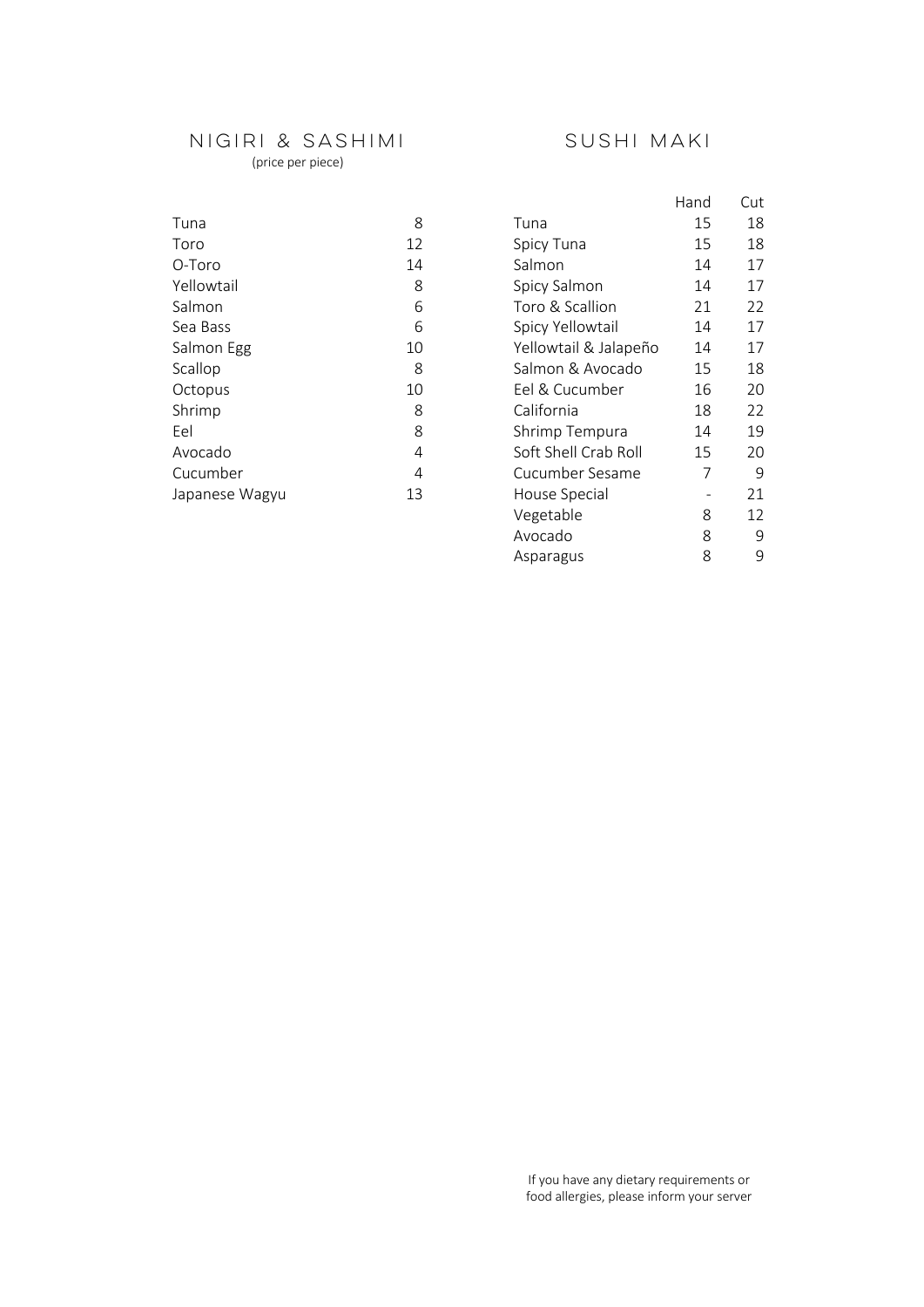# NOBU DESSERTS

| Pinky Pavlova<br>Raspberry Meringue, White Chocolate Cream, Yuzu Sorbet & Red<br><b>Berries Coulis</b> | 15 |  |
|--------------------------------------------------------------------------------------------------------|----|--|
| Dulce de Leche Kronut<br>Caramel Soy Salt Ice Cream                                                    | 14 |  |
| Matcha Fondant<br>Passion Fruit Sauce                                                                  | 12 |  |
| Miso Cappuccino<br>Milk Chocolate Miso Brûlée, Vanilla Ice Cream & Cappuccino Foam                     | 15 |  |
| Fruit Infused Sake                                                                                     | 15 |  |
| Chocolate Bento Box<br>Valrhona Dark Chocolate Fondant & Matcha Ice Cream                              | 15 |  |
| Nobu Cheesecake<br>Strawberry & Yuzu Sorbet                                                            | 15 |  |
| Mango & Pineapple Flambé<br>Vanilla Ice Cream, Vanilla Miso Sauce, Shichimi & Ito Togarashi            | 12 |  |
| Homemade Ice Cream or Sorbet                                                                           | 4  |  |
| Mochi Ice Cream                                                                                        | 4  |  |
| Seasonal Exotic Fruit Selection                                                                        | 14 |  |

If you have any dietary requirements or food allergies, please inform your server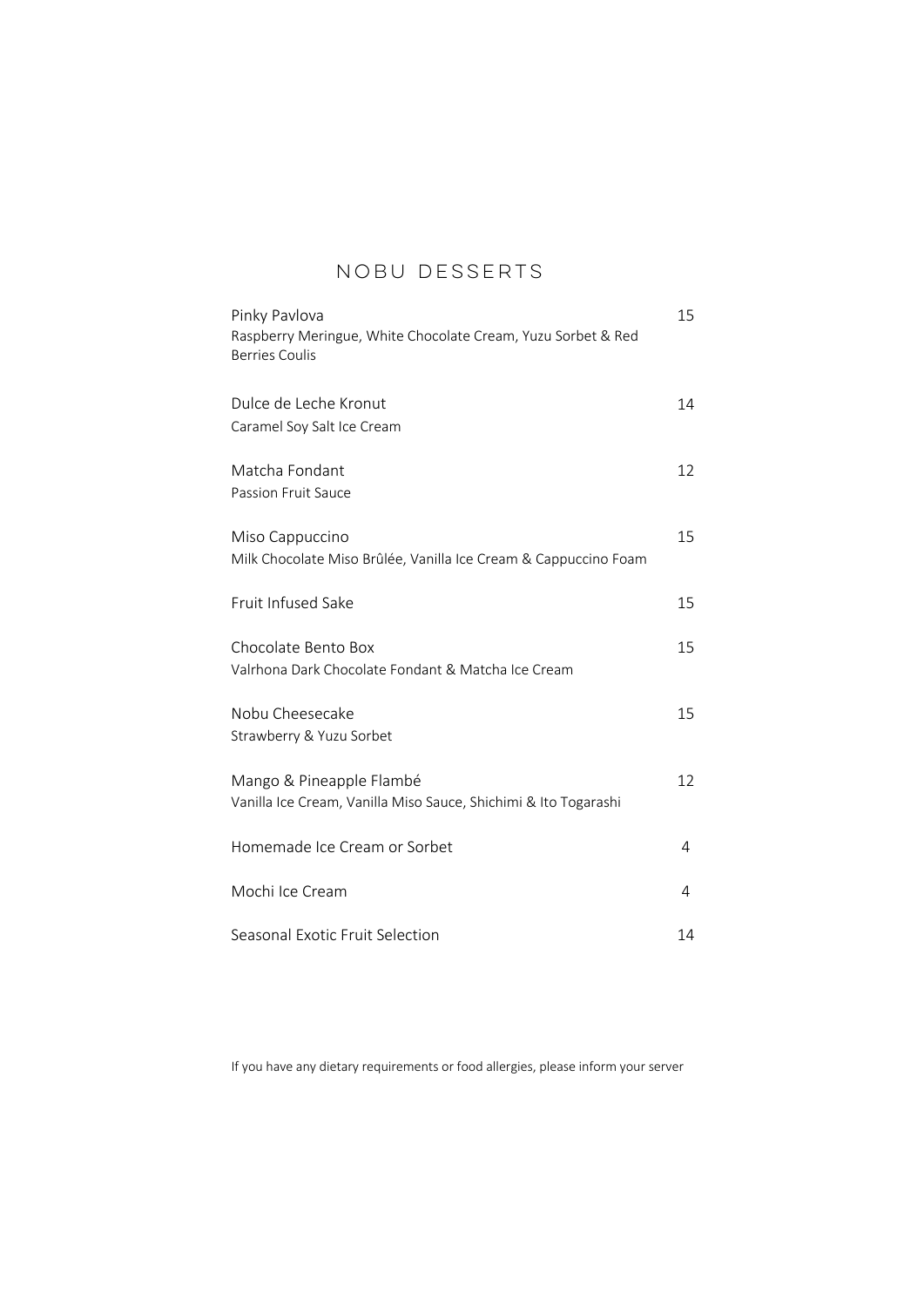# DIGESTIFS

| Roku Gin Tonic                 | 20 |
|--------------------------------|----|
| Patrón XO Café                 | 19 |
| Grappa Riserva Marcati         | 18 |
| Grappa Chardonnay Marcati      | 18 |
| DESSERT WINES                  |    |
| Victoria Nº2                   | 14 |
| Château Violet Lamothe         | 13 |
| Jackson Triggs                 | 25 |
| Matusalem 'Cream' Dulce VORS   | 15 |
| Quinta Do Noval LBV            | 9  |
| Don PX Convento Selección VORS | 52 |
| Hokusetsu Umeshu Plum Sake     | 15 |
| DESSERT COCKTAILS              |    |
| Passion Fruit Martini          | 18 |
| Espresso Martini               | 18 |
|                                |    |

Zacapa Old Fashioned 22

Rhubarb Fizz 18

If you have any dietary requirements or food allergies, please inform your server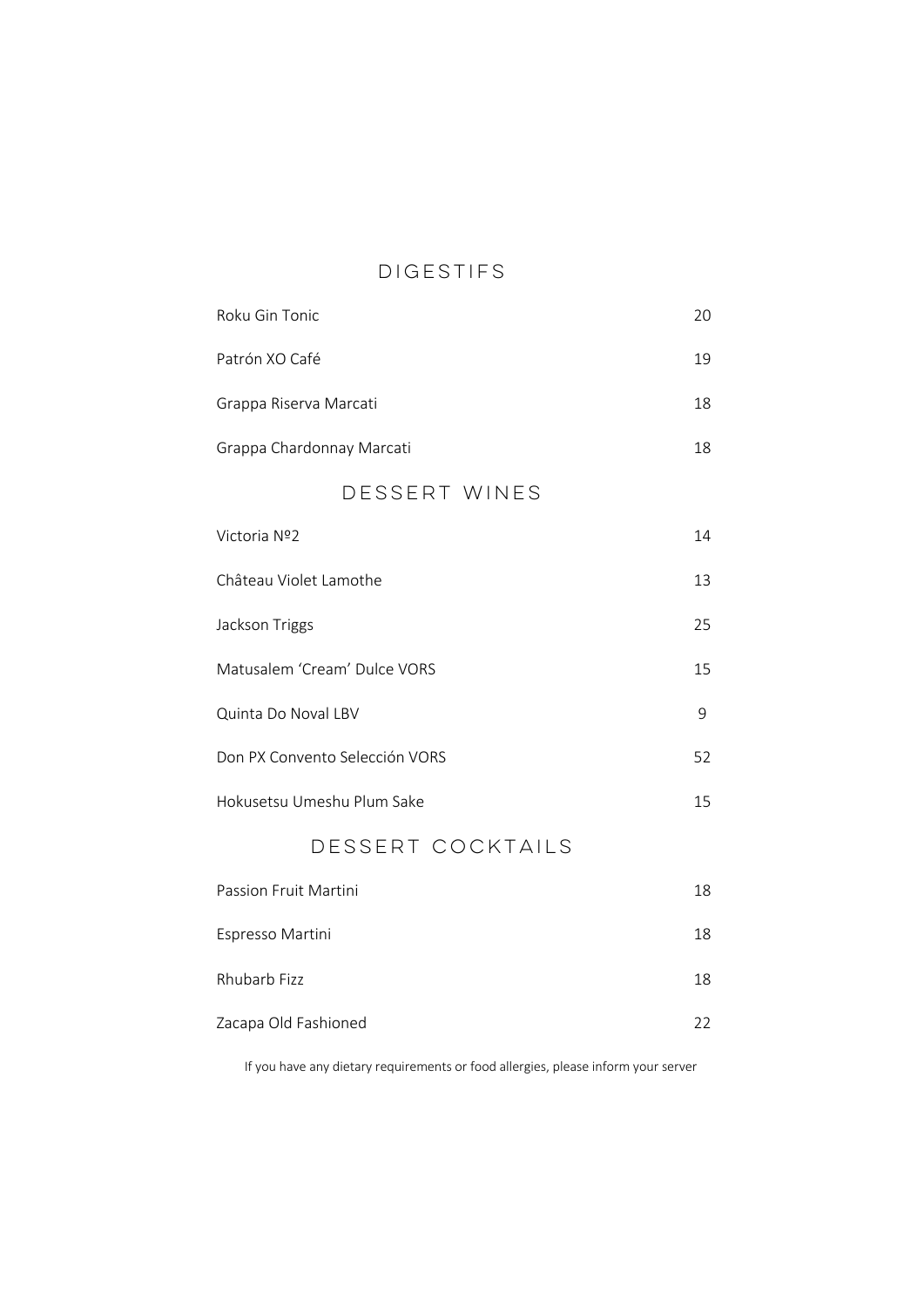# COFFEE & TEA

| Coffee                                          | 6 |
|-------------------------------------------------|---|
| Matcha Latte                                    | 8 |
| Green Tea Kona Cha Gold Bulk                    | 2 |
| Jasmine Tea                                     | 6 |
| Organic Matcha - Traditional Japanese Green Tea | 6 |
| Pu – Erh Imperial                               | 6 |
| Ginger Lemon Tea                                | 6 |
| Genmaicha                                       | 6 |
| Fresh Mint Tea                                  | 6 |
| Rooibos Good Mood                               | 6 |
| Good Night                                      | 6 |
| Camomile                                        | 6 |

# COGNAC & BRANDY (50ml)

| 25  |
|-----|
| 26  |
| 30  |
| 48  |
| 57  |
| 179 |
|     |

# JAPANESE WHISKY (50ml)

| Suntory Toki                         | 19  |
|--------------------------------------|-----|
| Suntory Hibiki Japanese 'Harmony'    | 43  |
| Suntory Hakushu 12 yrs               | 43  |
| Suntory Yamazaki Distiller's Reserve | 48  |
| Suntory Hibiki 17 yrs                | 125 |